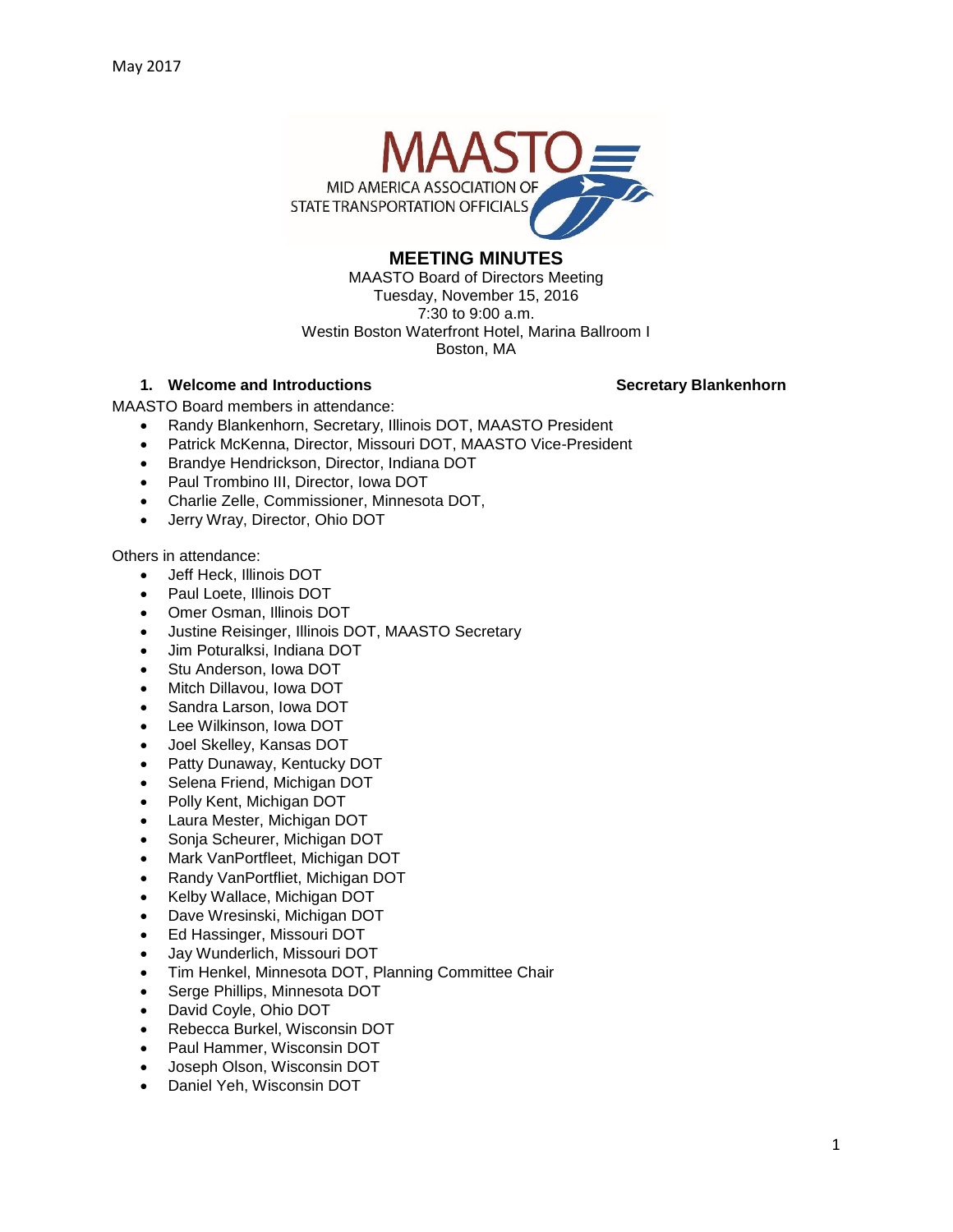Welcome and opening remarks were made by Secretary Blankenhorn, who discussed the importance of identifying shared issues where MAASTO can collaborate as a region.

# **2. Minutes of August 2016 BOD meeting in Minneapolis, MN Justine Reisinger, IDOT**

A motion was made and passed to approve the minutes of the August 2016 MAASTO Board meeting.

## **3. Appointment of New Office Holders Secretary Blankenhorn, IDOT**

Secretary Blankenhorn appointed the following individuals as committee office holders:

- Tim Armbrecht, Illinois DOT as Vice-Chair of the Motor Carrier Committee
- Bill Barnes, Illinois DOT, as Vice Chair of the Chief Counsels Committee

# **4. Treasurer's Report Director Wray, ODOT**

# The Treasurer's Report covered July 1 – October 31, 2016.

- Beginning balance: \$178,174.80
- Ending balance: \$178,223.20
- Outstanding expenses include:
	- o Scholarship money not yet distributed (IL, KS, MI, MN, OH): \$50,000
	- o 2016 MAASTO Delegate Registration (estimate): \$8,000
- Potential Ending Balance: \$119,581.62

Discussion held over whether or not to continue subsidizing delegate registration for MAASTO employees at annual conference. Practice began 5-6 years ago when MAASTO balances were several hundred thousand dollars. Target account balance set at approximately \$100,000. **A motion was made and passed to continue paying for MAASTO employee registration at the 2017 annual meeting in Cleveland.** 

Secretary Blankenhorn reminded directors that scholarship funds from five states (IL, KS, MI, MN, OH) have not been disbursed.

# **5. Committee's Reports**

## **a.** STIC **a. STIC** *state of the state of the state of the state of the state of the state of the state of the state of the state of the state of the state of the state of the state of the state of the state of the sta*

The Committee recently finalized two reports, now available on-line -- MAASTO Annual Report, Workforce Diversity Best Practices. The MAASTO website now includes the revised Constitution and By-Laws following actions taken by the Board in August. STIC also researched several discretionary grant ideas for the federal alternative fuels program for discussion at today's meeting.

## **b.** Chief Engineer's Committee **Paul Loete, Illinois DOT**

### The group has met to discuss areas of shared concern, including: claims processes, alternative technical concepts and bidding, etc. Active collaboration is occurring around I-35 Monarch Highway pollinator corridor activities, with involvement from six states (Minnesota is the lead). The group will share responsibilities and rotate leadership on these activities; a marketing group will also be brought together.

Commissioner Zelle provided a brief follow up on the I-35 Monarch Highway group activities. The corridor provides opportunities for outside foundational support to support existing efforts and develop best practice guides. The Commissioner expressed optimism at positive future opportunities for agriculture and pollinators. Minnesota staff noted that most states working on this project are doing so in addition to their regular responsibilities. The initiative may not gather the momentum it needs unless additional staff resources are dedicated so this can a more substantial part of an individual's job duties.

## **c. Planning Committee Tim Henkel, MnDOT**

The committee continues to share information around federal transportation reauthorization activities, as well as provide updates on the truck parking study and freight-related developments. The committee supports AASHTO restructuring proposal.

An informational proposal was shared, in follow up to Board request from August, on the establishment of a general engineering contract for use by MAASTO. The contract could support ongoing policy or

2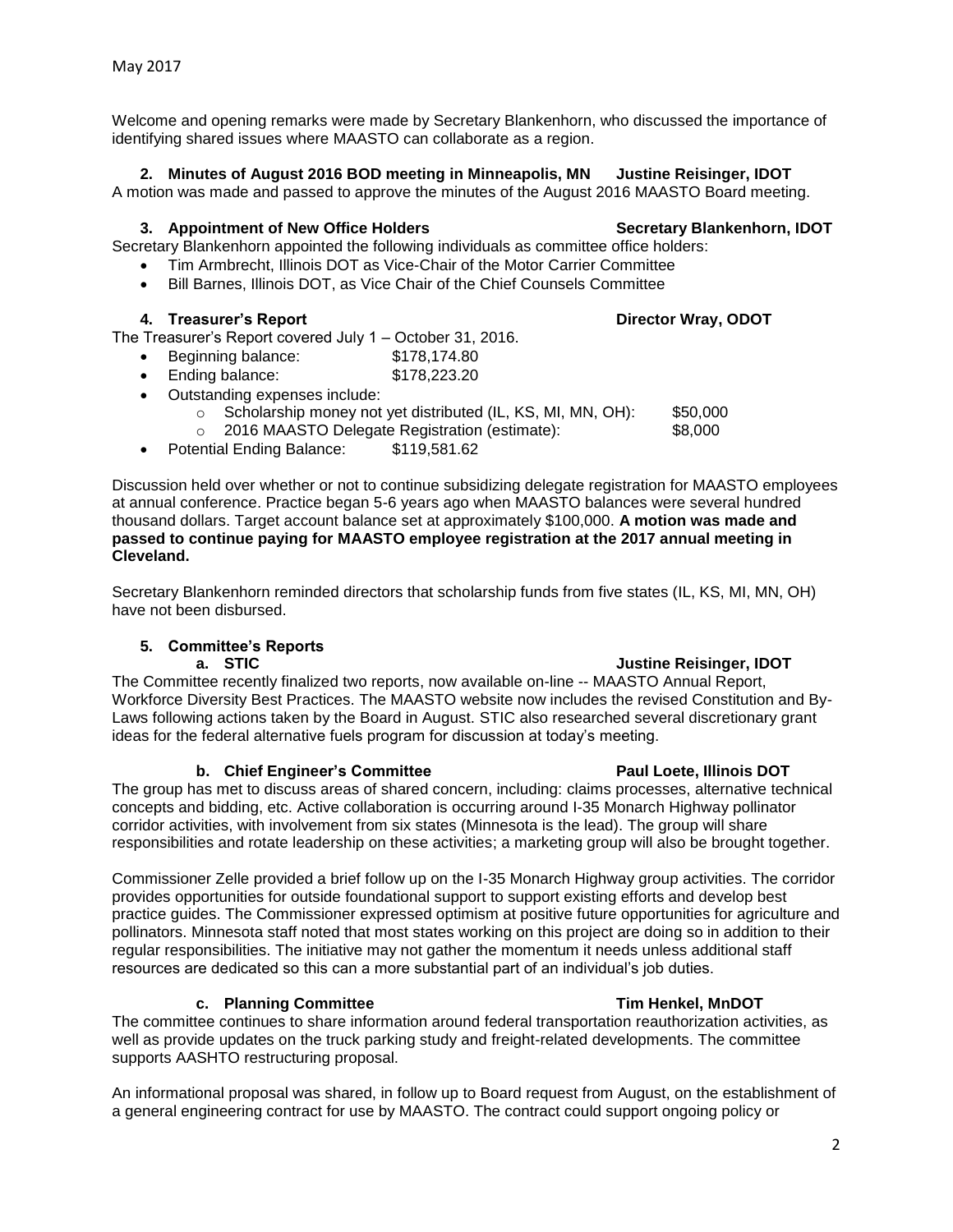technical work for MAASTO. Further discussion will be held with other MAASTO Committees before a final proposal will be voted on by the Board at the 2016 spring meeting. Based on a survey of other states, the Committee recommended an annual budget of \$75,000, which would allow for a more easy, simple, procurement process. The contract would be established on a work-order basis. The committee was not aware if other states have jointly procured consultant services, as proposed.

A general engineering contract could be helpful, for example, in developing joint applications for discretionary federal programs on behalf of MAASTO states. MAASTO's truck parking application was cited as an example for a process that would have benefited from external assistance. With more potential federal discretionary opportunities in the future, it could benefit MAASTO to have policy and technical resources in advance of a call for projects (with a quick turnaround). A consultant contract could augment areas of collaboration around freight and freight harmonization, a later discussion item on the Board's agenda. Director Hendrickson asked the Planning Committee to provide more examples in their subsequent proposal of the types of projects this contract could support.

Administration of the contract was also discussed. The Board or a committee (new or existing) could provide oversight of the consultant process. The bigger difficulty resides in determining which state will administer the procurement process and directly overseeing the consultants. The committee recommends set up of a rolling, rather than annual, contract. The contract could either be administered, over many years, by a volunteer state, or it could be administered annually by the MAASTO president's home state. Due to the annual turnover in MAASTO presidency, it would prove difficult to tie contract administration to the president's home state if the contract was rolling (2-4 years). Iowa and Minnesota were recognized as potential volunteer states to lead a procurement.

The difference between administration of this type of contract and the contract with CFIRE for the Mid-America Freight Coalition is that MAASTO states all contribute State Planning Resource (SPR) funds for a specific scope of services, while this contract would be more vague about the scope of work so that the consultants could work on an as-needed basis as opportunities arose. The SPR funds are pooled into one fund, rather than through the MAASTO Board's account. The contract is over two years, though it was formerly four.

**A motion was made and passed calling for the Planning Committee to continue development of this proposal (to be shared in advance of the next Board of Directors meeting). The Board also requested that the Planning Committee work with the Chief Counsels Committee to determine the feasibility of establishing a MAASTO entity that could procure contractual services, rather than needing to rely on an individual MAASTO state.** 

Members have been identified from each MAASTO state, with exception of Kentucky. The committee selected Scott Marion, Missouri DOT Director of Motor Carrier Services Division, as the chair. Their first conference call was held November 10, where members provided introductions, elected their chair person, discussed ideas/ goals for the committee, received a report from the Subcommittee on Highway Transport (which now reports to the Motor Carrier Committee, and discussed the need for a charter or mission statement.

## **e. Chief Counsel Committee Serge Phillips, MnDOT**

This committee met for the first time at the August MAASTO Conference, where they discussed areas of shared interest, including drones, FAA regulations, and request for public records. The chair will rotate based on the next state hosting the MAASTO Conference, so the new chair is Patrick Piccininni from Ohio.

**6. Freight and Technology – Opportunities for Collaboration Secretary Blankenhorn** Continuing a theme started by former MAASTO President Charlie Zelle, Secretary Blankenhorn led discussion over another topic that unites MAASTO states and could be a potential area for collaboration over the next year – freight and technology. Discussion focused on how we could collaborate, and

### **d. Motor Carrier Committee Justine Reisinger, Illinois DOT**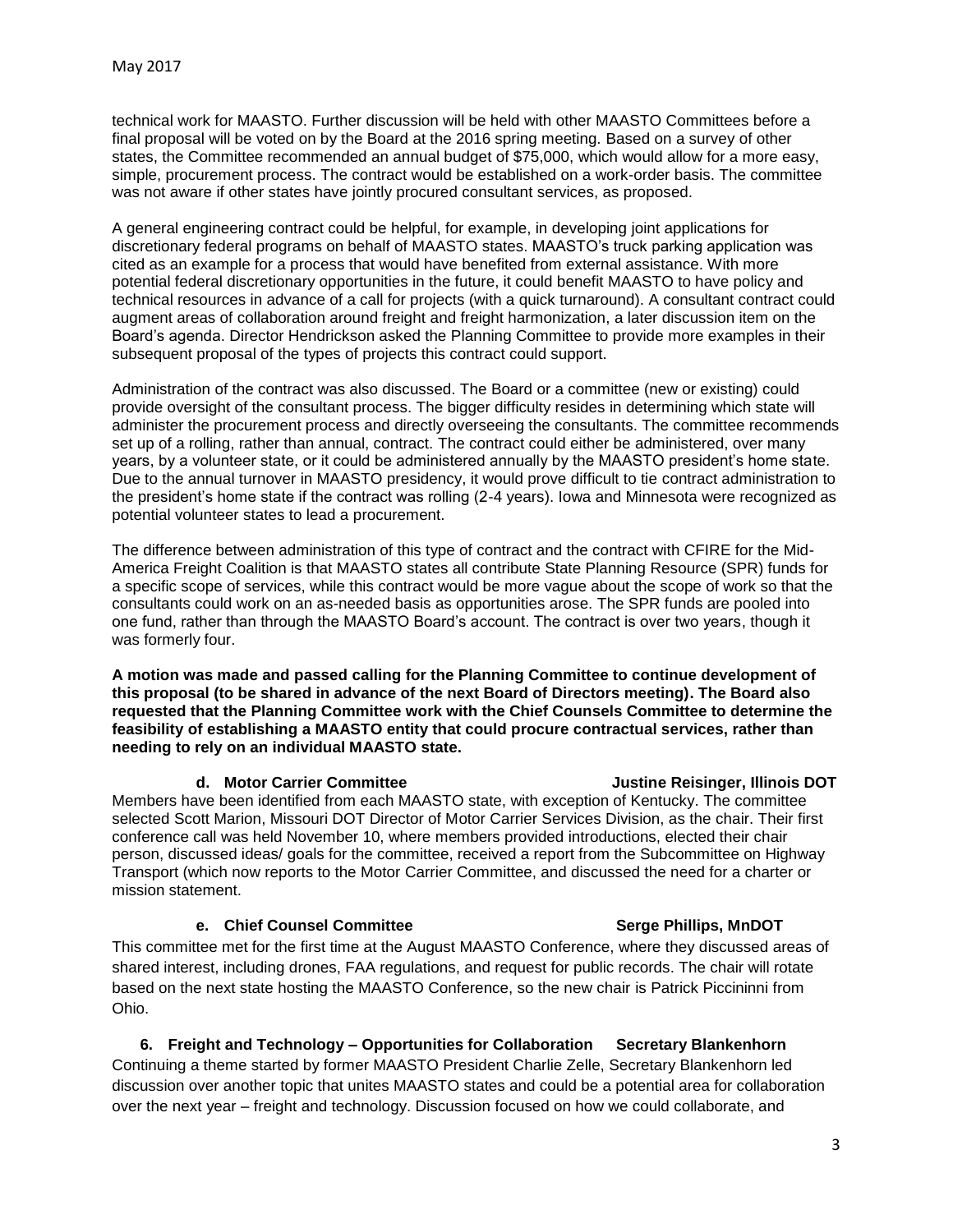whether another convening to be held in the spring, similar to what Michigan hosted on autonomous vehicles in April 2016, would be worthwhile to further engage on this topic of shared interest. Illinois was willing to host in Chicago, a convenient location for senior leadership from MAASTO states to visit. Lots of freight activity coming from/ going to MAASTO states comes through Chicago area, often with negative impacts due to congestion. For example, one topic could be helping contextualize the benefits of freight investment – public vs. private benefit; contextualizing multistate benefits and project delivery mechanisms that cross state lines.

Director Trombino briefly discussed Iowa's project on Interstate 380 (between Cedar Rapids and Iowa City), through which they contracted with HERE to map the corridor horizontally and vertically. The project engages HERE's cloud to think about how information is shared between vehicles to facilitate autonomous vehicle movement with real-time information. Granular data can be used to project into the future, which will help us with future planning in the corridor. This could be particularly helpful during winter storms and making roads more safe, especially for freight movement.

Multi-state collaboration on the St. Lawrence Seaway is a good example of a tremendous effort around an area very important to Great Lakes states (and those surrounding). This is an instance where, if states don't collaborate and deal with issues as a region, no one is going to take the lead.

Commissioner Zelle agreed with the value of meeting an additional time during the year to put heads together on these shared issues. An additional summit may not be needed every year, but if there's something to discuss, and there seems to be this year on the topic of freight, he felt MAASTO should get together. The Great Lakes System was a good example – learned it was really an onion that once peeled back one realizes what an untapped resource – previously no shared inventory of assets or understanding of constraints. This is more than just collaborating to get a grant, though funding is always involved. If we don't figure this out, we risk losing freight movement through our region.

Director McKenna echoed that the topic of freight movement unites the MAASTO region more than other areas. Understanding the origination and termination of freight movements could be helpful to target our shared investments. It can be beneficial to know where bottlenecks are and to support efforts that go beyond our own states. Having shared plan can help justify extending political support for projects outside of our own state.

Director Wray also felt this topic was worth pursuing. All states are required to have a freight plan – could be a good opportunity to put them together and see where they fit. How can MAASTO look into crossborder cooperation, which could be useful in discussions with the private sector – states can't necessarily tell the private sector what to do. He cited an example cited where Ohio supported a private intermodal project to help redirect freight movement around Chicago, which potentially was not in Ohio or the Midwest's best interest. Ohio did not consult other states on potential impacts at the time.

Director Trombino cited that many private freight companies often view states *as* the inefficiency in the transportation system that they have to work around. He discussed inviting private sector partners into a discussion on how MAASTO states can be better partners and address their needs. A summit could provide an opportunity to learn how businesses view our freight network, especially shippers and where the bottlenecks are.

Commissioner Zelle highlighted the challenges with ever-changing technology. Freight is evolving, and technology has changed the nature of the business – not just shipping big commodities. Logistics is becoming very specialized and complicated. Minnesota is nearing completion of its freight plan, held a freight roundtable with industry and was joined by WisDOT representatives as well. Members of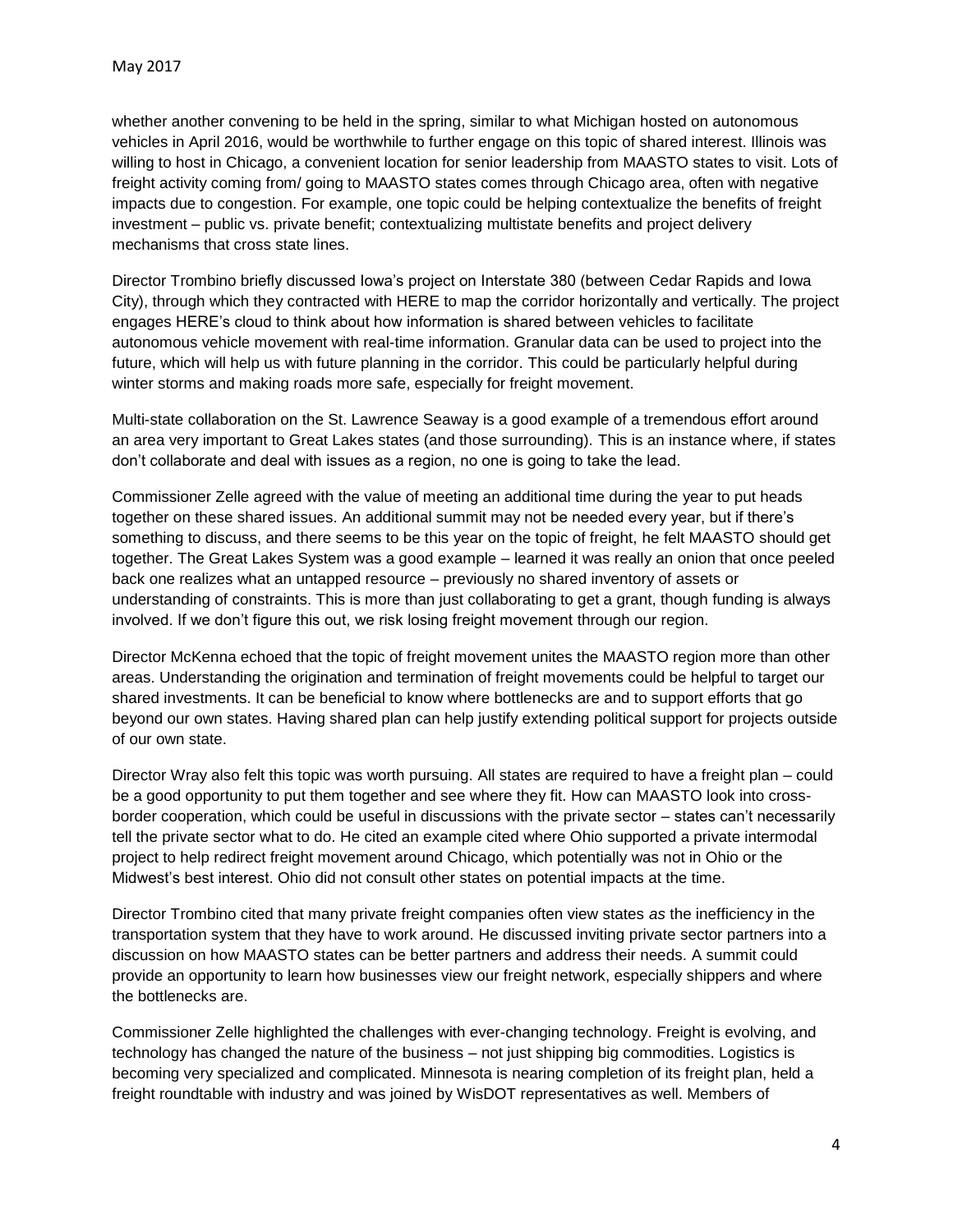Minnesota's Freight Advisory Committee, which assist in plan development, suggested putting plans together with the neighboring state once complete. An example was discussed related to CSX's doublestacking of containers on the east coast. There is a need to make improvements to freight facilities in our region to accommodate that movement. For example, there is an opportunity to develop a logistics park in Cedar Rapids, yet there is a point of constraint in a different state that freight would be coming from. Spending money in other states can open up opportunities in our own along the same corridor..

By collaborating on this topic, instead of states trying to chase capacity on the highway system, the MAASTO can better handle intermodal container movements. If the new administration emphasizes tax credits and public-private partnerships, it could lend itself to regionally significant projects. It may benefit MAASTO states to be working together now to prepare for those opportunities. Right now, the only other region in the country organized this way is on the I-95 corridor, but they're just focused on one corridor. There was interest in exploring an opportunity for Midwest states to take a larger approach and a multimodal focus.

**A motion was made and passed to have the STIC and Planning Committees make a plan for a potential spring workshop in Chicago around the topic of freight. A proposal will be shared in early 2017.** 

### **7. Potential Resolutions from MAASTO BOD Secretary Blankenhorn**

Secretary Blankenhorn gauged the group's interest in passing a resolution. He asked if there were topics that would be unique to Midwest states that couldn't be done individually or via AASHTO. For example, there was past collaboration on a resolution for Midwest High-Speed Rail that was seen to be effective. One example could be to call on the federal government to fund the new Soo Lock.

### **A motion was made and passed asking STIC to identify potential resolutions for the MAASTO Board to consider.**

### **8. Updates on MAASTO Priorities and Strategies**

### **a. Alternative Finance Grant Opportunities Daniel Yeh, WisDOT**

At the summit in Michigan, STIC was asked to pull together ideas for the federal alternative funding grant program (to submit in 2017). Four concepts were shared at the MAASTO annual meeting, and one was eliminated. Literature reviews were conducted on the three remaining topics. STIC also monitored the first round of grants awarded. The bulk of federal funding was awarded to pilot projects. There is a bit of uncertainty on the future of the program give the change in administration. The remaining funding for the program may all be awarded in the next call for projects (rather than spread out over a number of years).

Concepts discussed:

- Bridging the transition between fuel tax and user fee funding
- Developing a pilot-ready prepaid manual mileage fee system for passenger vehicles
- Examination of alternate registration fees for heavy trucks

Secretary Blankenhorn asked which option would best fit what U.S. DOT seems to be looking for based on the first round of awards. The most unique proposal is the examination of alternative registration fees for heavy trucks – this would most uniquely add to the country's knowledge base. The others are more redundant with ongoing activities happening across the country. Other directors agreed this would be the best topic to pursue. No one sure when the next solicitation will come out, and once it does the turnaround time will be brief. It may benefit MAASTO to have a consultant contract on board to assist with this application process.

**A motion was made and passed to continue refining development of a proposal to examine alternative registration fees for heavy trucks as a potential shared project for the federal alternative funding grant program.**